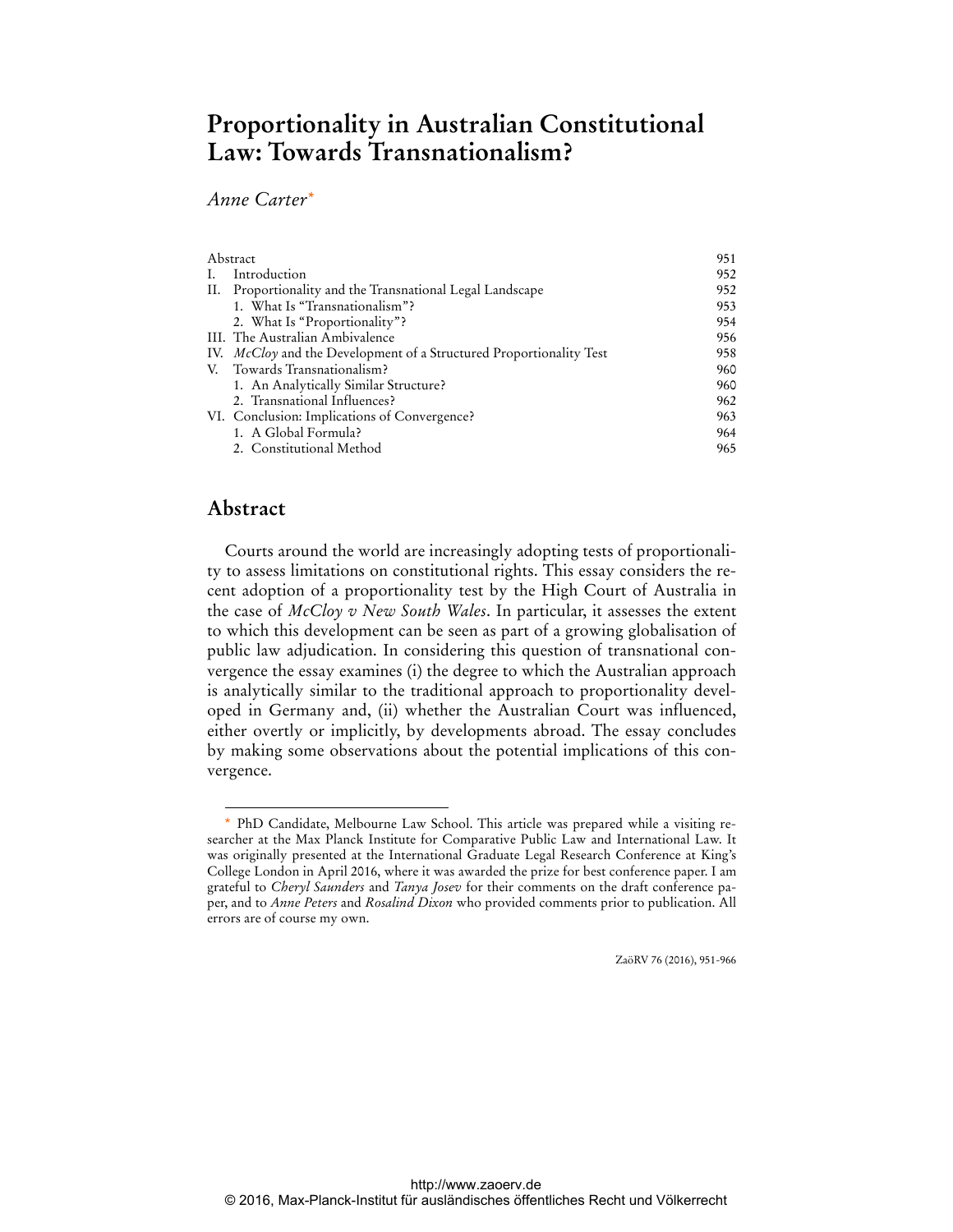#### **I. Introduction**

The proliferation of proportionality as a method of review has meant it is frequently held up as a "global" or "transnational" model of adjudicating constitutional rights. Yet while it is difficult to dispute that the rubric of proportionality is now employed across many jurisdictions, it is not selfevident that the language of proportionality is always used in precisely the same way. Are we really witnessing a great methodological convergence in public law adjudication? And if we are, what are some of the implications of this convergence?

This essay explores these questions in the context of the Australian High Court's recent adoption of a standardised framework of proportionality in *McCloy v. New South Wales*. <sup>1</sup> Despite the High Court's traditional ambivalence towards proportionality, four members of the Court have now embraced a structured three-part test to determine whether the implied constitutional freedom of political communication has been infringed. Given these developments, this essay compares the Australian High Court's revised approach to proportionality with that adopted in Germany, commonly considered to be the "home" of modern proportionality reasoning. In particular the essay examines the degree of convergence between the two jurisdictions; while there are now clear parallels in the framing of the relevant test, this does not necessarily mean that the Australian and German concepts of proportionality are, in fact, analytically identical. In considering this issue the paper hopes to clarify how the concept of proportionality, with its global reach, has been translated in the Australian constitutional setting. This will contribute to understanding whether and, if so, in what sense, the adoption of proportionality can be seen as part of the growing globalisation of public law.

### **II. Proportionality and the Transnational Legal Landscape**

To begin, it is necessary to clarify a few definitional issues. In particular, what is transnationalism, and what is proportionality? And what is the rela-

ZaöRV 76 (2016)

<sup>1</sup> *McCloy v. New South Wales*, (2015) 89 ALJR 857. Note that since this article was written the High Court has handed down the decision of *Murphy v. Electoral Commissioner*, (2016) 90 ALJR 1027 which concerns the Commonwealth Parliament's power to regulate elections. A majority of the Court did not consider it appropriate to apply proportionality reasoning (in the sense developed in *McCloy*) in this context. An examination of this decision is beyond the scope of this essay but awaits further consideration.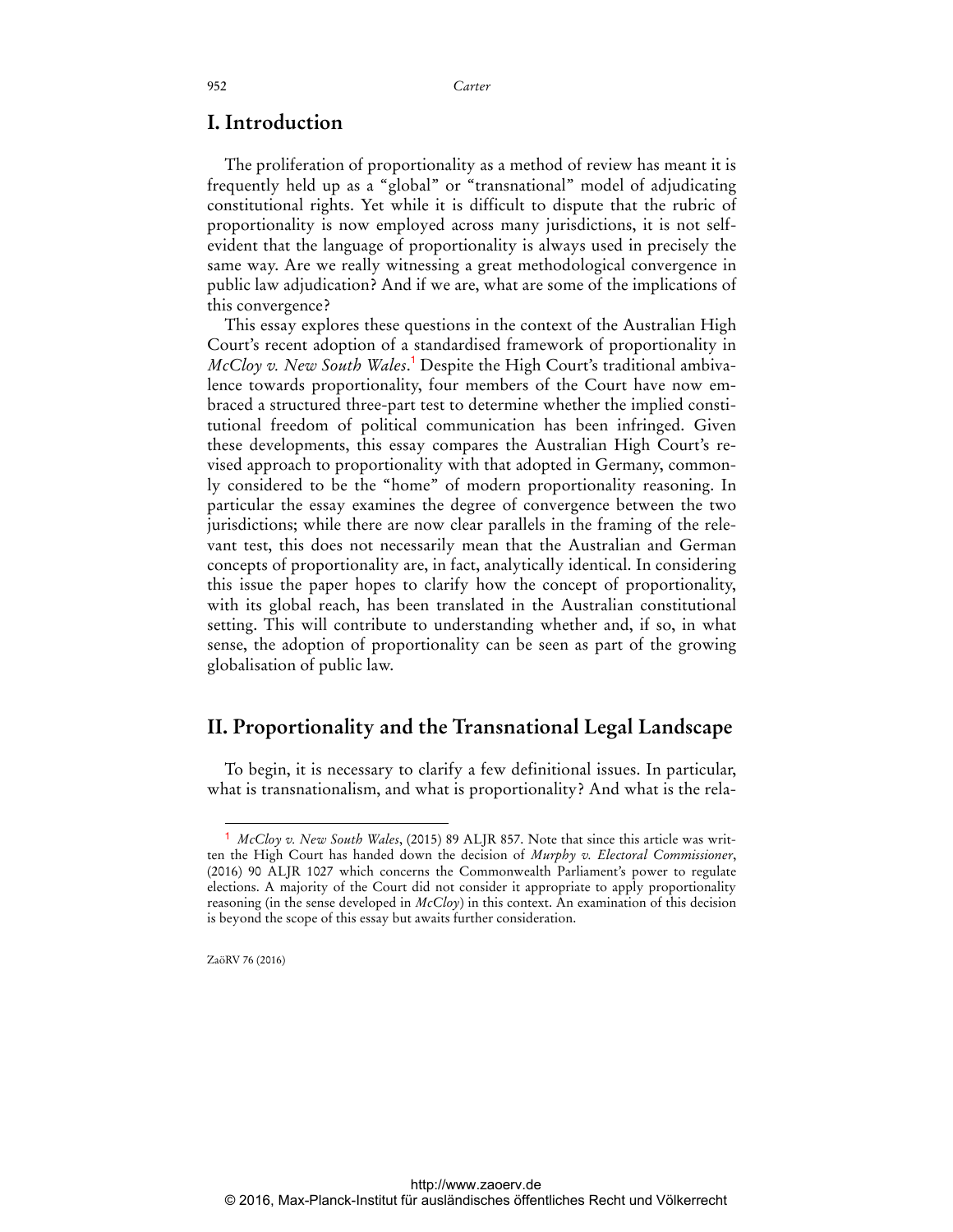tionship between the two? Both are terms with a variety of shades of meaning and both can be used to describe a variety of different concepts.

#### **1. What Is "Transnationalism"?**

The term "transnational law" was coined in 1956 by renowned international lawyer *Philip Jessup*. For *Jessup*, the concept included "all law which regulates actions or events that transcend national frontiers".<sup>2</sup> He sought to convey the idea that the existing legal categories were inadequate to capture the complexity of legal relations. This understanding of transnational law as a "hybrid" between the national and international has remained,<sup>3</sup> but it has diversified beyond state-centred conceptions of the law to capture a wider array of sources of authority and actors.<sup>4</sup> As *Roger Cotterell* acknowledges, the term "transnational law" is "widely invoked but rarely defined with much precision".<sup>5</sup> Even a brief survey of the literature on "transnationalism" reveals that it is used in a variety of ways to encompass a range of different ways in which the "law" is no longer bounded along traditional national or international lines. At times, for instance, it refers to the regulation of disputes that transcend traditional boundaries,<sup>6</sup> whereas at other times it refers to the convergence – either procedurally or substantively – across national borders.<sup>7</sup> This essay does not attempt to resolve these taxonomical debates, but instead focuses on how recent developments in Australia might be seen as part of a growing transnationalisation of constitutional law. In particular, the focus is on the adoption of common methodological tools or techniques by courts in different jurisdictions. As *Menkell-Meadow* notes:

"In our modern era, transnational law is law that moves back and forth from the international to the domestic and often back again, such as when one's na-

 $\overline{a}$ 

<sup>2</sup> *P. C. Jessup*, Transnational Law, 1956, 2.

<sup>3</sup> *H. Hongju Koh*, Why Transnational Law Matters, Penn State International Law Review 24 (2006), 745.

<sup>4</sup> *H. P. Glenn*, A Transnational Concept of Law, in: M. Tushnet/P. Cane (eds.), The Oxford Handbook of Legal Studies, 2005, 839.

<sup>5</sup> *R. Cotterrell*, What Is Transnational Law?, Law & Social Inquiry 37 (2012), 500 et seq.

<sup>6</sup> See, e.g., *C. Menkel-Meadow*, Why and How to Study "Transnational" Law, University of California Irvine Law Review 1 (2011), 97 et seq.

<sup>7</sup> See, e.g., *R. A. Miller/P. C. Zumbansen*, Introduction – Comparative Law as Transnational Law, in: R. A. Miller/P. C. Zumbansen (eds.), Comparative Law as Transnational Law: A Decade of the German Law Journal, 2011, 3 et seq.; *R. Cotterrel* (note 5), 501.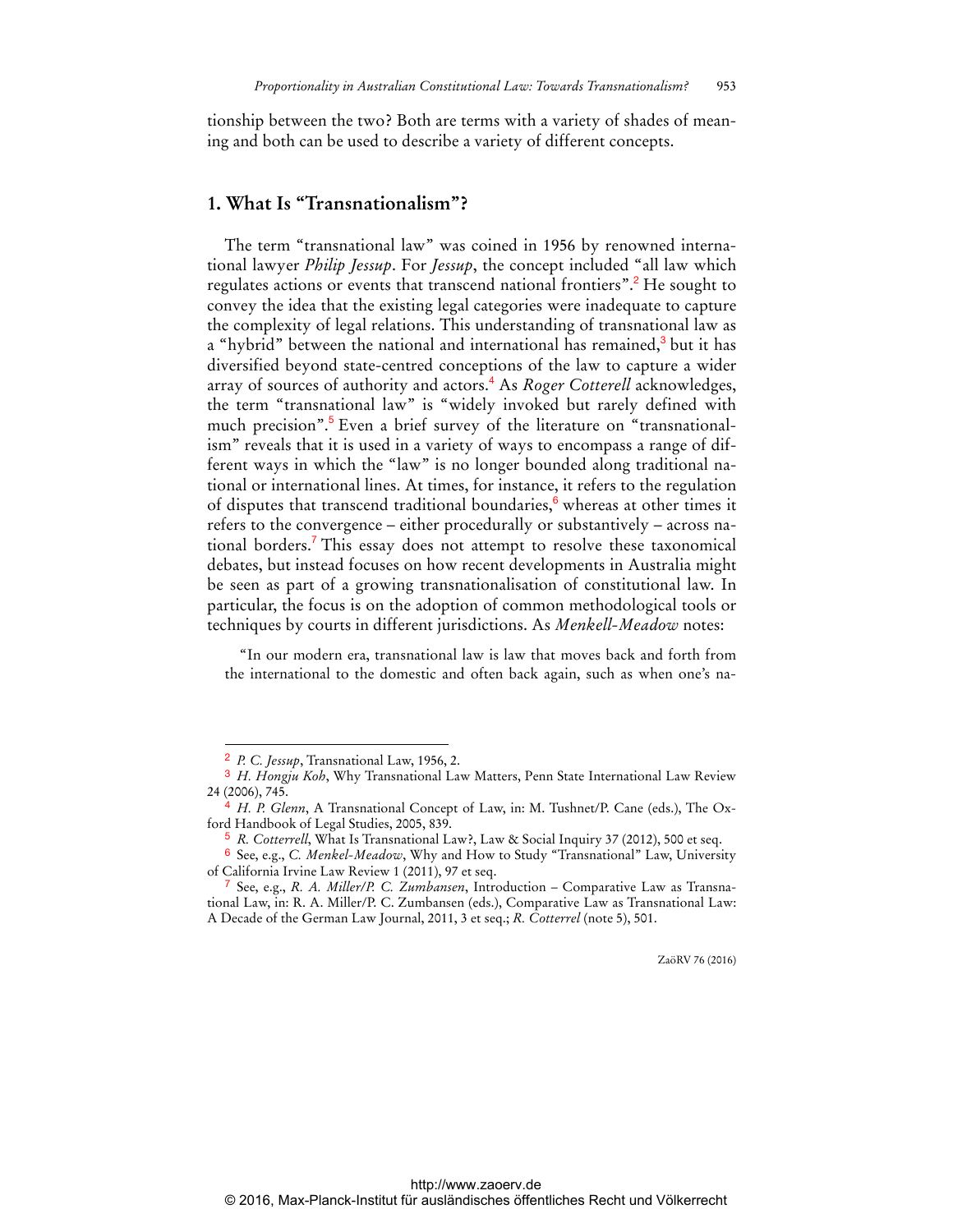tion's legal solutions are "copy-pasted' or 'downloaded and uploaded' to the law of another nation or to the international legal system."<sup>8</sup>

It is here that the link between transnationalism and proportionality becomes apparent. As has been well-documented, in recent decades proportionality has swept around the world and is now widely applied by both national, international and supra-national courts.<sup>9</sup> This widespread adoption of proportionality reasoning has prompted scholars to describe its spread as "viral",<sup>10</sup> and some have suggested that it forms part of a "global" model of constitutional rights.<sup>11</sup>

#### **2. What Is "Proportionality"?**

While the language of "proportionality" is now prevalent, it is not clear that the concept is always employed in exactly the same way.<sup>12</sup> In a recent contribution to the ever-evolving literature, *Stephen Gardbaum* reminds us of the need not only to identify what proportionality *is*, but also to identify what it is *not*. Importantly, *Gardbaum* notes the need to distinguish proportionality, as a "specific technique or tool", from both more abstract arguments made in support of a "culture of justification" and also from general notions of balancing or reasonableness review.<sup>13</sup>

ZaöRV 76 (2016)

<sup>8</sup> *C. Menkel-Meadow* (note 6), 110.

<sup>9</sup> Note that the United States is often viewed as the main "exception" to the global spread of proportionality, but there is a growing body of literature debating the extent to which proportionality-style reasoning in fact forms part of the tiered scrutiny of review: see, e.g., *E. T. Sullivan/R. S. Frase*, Proportionality Principles in American Law: Controlling Excessive Government Actions, 2009, Ch. 3; *V. C. Jackson*, Constitutional Law in an Age of Proportionality, Yale L. J. 124 (2015), 3094; *P. Yowell*, Proportionality in United States Constitutional Law, in: L. Lazarus/C. McCrudden/N. Bowles (eds.), Reasoning Rights: Comparative Judicial Engagement, 2014, 87; *M. Cohen-Eliya/I. Porat*, Proportionality and Constitutional Culture, 2013.

<sup>10</sup> *A. Stone Sweet/J. Mathews*, Proportionality Balancing and Global Constitutionalism, Colum. J. Transnat'l L. 47 (2008), 72, 112.

<sup>11</sup> *K. Möller*, The Global Model of Constitutional Rights, 2012. See also *D. M. Beatty*, The Ultimate Rule of Law, 2004), Ch. 5.

<sup>12</sup> See also *Jacco Bomhoff*, who makes a similar point in relation to "balancing": *J. Bomhoff*, Balancing Constitutional Rights: The Origins and Meanings of Postwar Legal Discourse, 2013, 15.

<sup>13</sup> As *Gardbaum* reminds us, it is not the only tool available for resolving competing interests: *S. Gardbaum*, Positive and Horizontal Rights: Proportionality's Next Frontier or a Bridge Too Far?, in: V. C. Jackson/M. Tushnet (eds.), Proportionality: New Frontiers, New Challenges, forthcoming.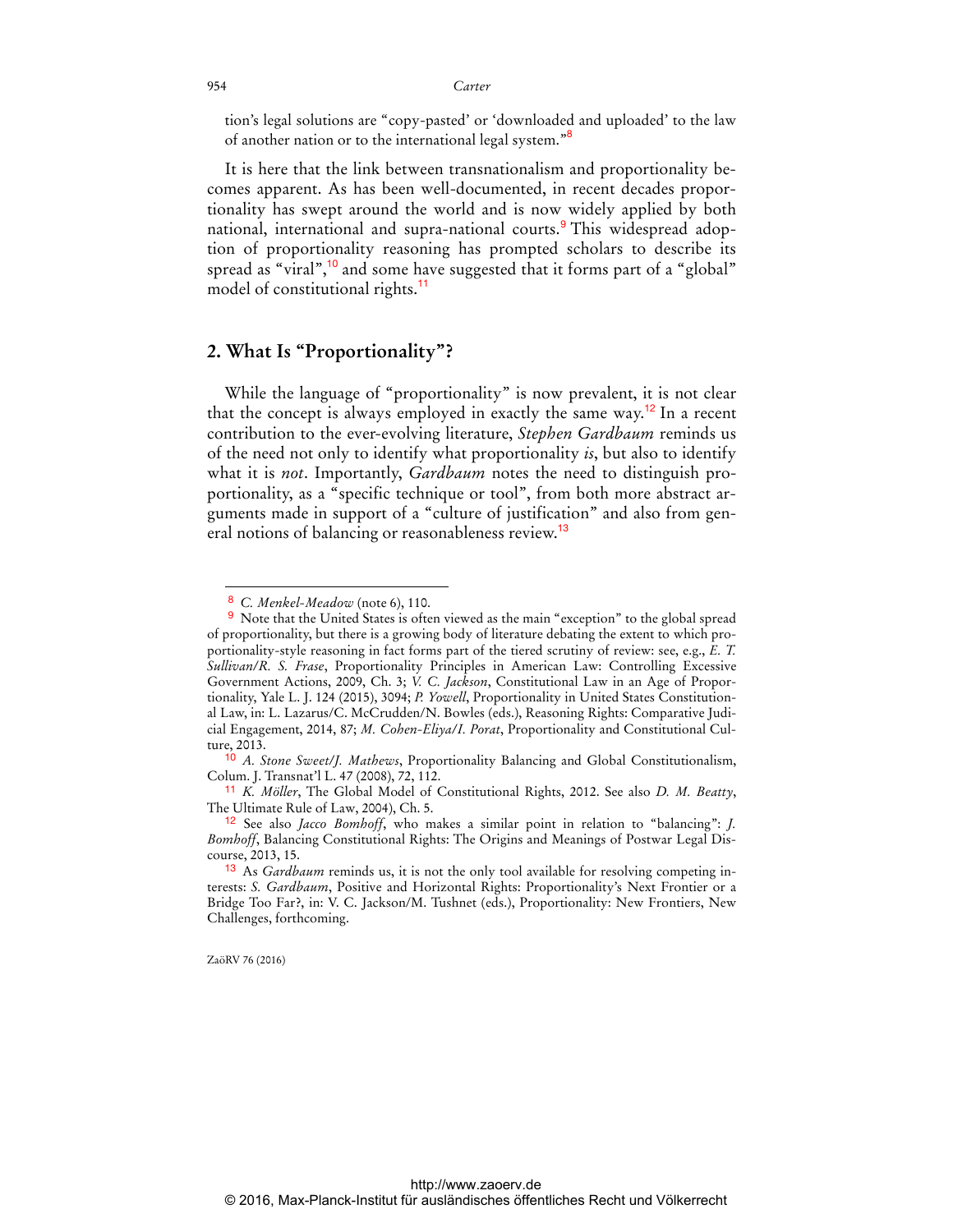The focus here is on proportionality as a specific formula employed by judges to resolve competing interests.<sup>14</sup> The origins of this formula are most-often traced to the Prussian administrative courts in the late 19th Century, where a notion of proportionality was developed in the context of limiting police powers.<sup>15</sup> It was then picked up, and further-refined, by the German Federal Constitutional Court in the 1950s.<sup>16</sup> Although other jurisdictions frame the test slightly differently,<sup>17</sup> the German formulation of proportionality involves three distinct sub-tests or stages: (i) suitability, (ii) necessity and (ii) proportionality "*stricto sensu*" or balancing. The *suitability* sub-test of proportionality assesses the connection between a particular measure and the aim it is stated to advance: Is the measure capable of achieving the particular objective? At the second stage*, necessity*, the court asks whether the measure in question is necessary by inquiring into whether there are other, less restrictive alternatives that might achieve the same end. Finally, under the *balancing* or proportionality "*stricto sensu*" stage, the court is required to evaluate whether the benefit (the achievement of the legitimate aim) is worth the cost of impinging on the right.<sup>18</sup>

 $\overline{a}$ 

Note that although proportionality sometimes takes on the status of an overarching "principle", the focus here is on its use as a "formula". For some discussion of this distinction, see *M. Cohn*, Proportionality in Israel and Beyond – Four Aspects, in: G. Sapir/D. Barak-Erez/A. Barak (eds.), Israeli Constitutional Law in the Making, 2013, 189, 191, 194 et seq.

<sup>15</sup> See, e.g., *A. Stone Sweet/J. Mathews* (note 10), 97 et seq.; *M. Cohen-Eliya/I. Porat*, American Balancing and German Proportionality: The Historical Origins, I.CON 8 (2010), 263, 271 et seq.; but see *T. Poole*, Proportionality in Perspective, New Zealand Law Review (2010), 369.

<sup>16</sup> *D. Grimm*, Proportionality in Canadian and German Constitutional Jurisprudence, U. Toronto L. J. 57 (2007), 383, 385.

<sup>&</sup>lt;sup>17</sup> Note that some jurisdictions and commentators prefer a four-stage classification, with the first (prior) question asking whether the challenged law or measure pursues a legitimate goal. See, e.g., *Bank Mellat v. Her Majesty's Treasury (No. 2)*, (2014) AC 701, 771 (20) (*Lord Sumption* JSC).

 $18$  The extent to which each stage is relied upon is a separate question that requires further consideration. *Niels Petersen* suggests that since 1978, balancing has been the "predominant argumentation framework" of the Federal Constitutional Court: *N. Petersen*, Balancing and Judicial Self-Empowerment: A Case Study on the Rise of Balancing in the Jurisprudence of the German Federal Constitutional Court, Global Constitutionalism 4 (2015), 49, 65. Also, while space precludes a detailed contextual examination, in Germany proportionality reasoning was developed against the backdrop of a constitutional system founded in the aftermath of the atrocities of World War II. The Basic Law, which begins with a catalogue of fundamental rights, is underpinned by an open acknowledgement of human dignity and other constitutional values. See *D. Grimm*, Values in German Constitutional Law, in: D. Davis/A. Richter/C. Saunders (eds.), An Inquiry into the Existence of Global Values: Through the Lens of Comparative Constitutional Law, 2015, 199.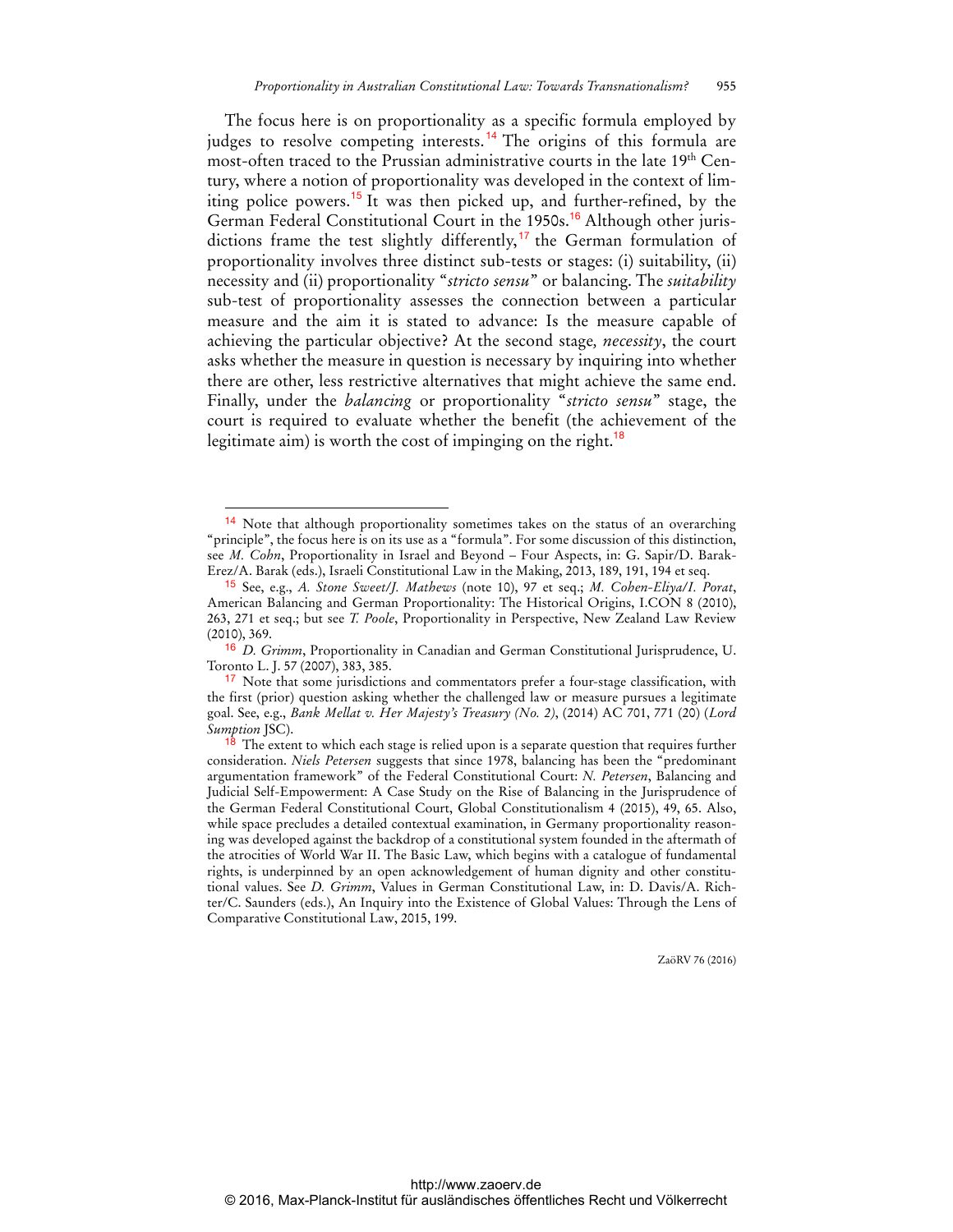#### **III. The Australian Ambivalence**

Despite this global popularity of proportionality, the Australian approach has been somewhat more cautious. Until recently there has been ambivalence about whether a structured, three-part formulation, akin to the German model, properly formed part of Australian law. This essay focuses only on the use of proportionality in constitutional law, and more particularly on the recent developments in *McCloy* (which concerned the implied freedom of political communication).<sup>19</sup> It is worth noting that in the Australian context there is no bill of rights at the federal level. While the Constitution contains a limited number of express rights, there are also implied rights, such as that considered in *McCloy*, which have been derived from the institutional arrangements protected by the Constitution.<sup>20</sup> In addition, Australia has a particularly strict separation of judicial power.<sup>21</sup>

The High Court's traditional approach to the implied freedom of political communication – familiar to all students of Australian constitutional law – is framed in terms of the language of "appropriate and adapted".<sup>22</sup> Since the unanimous decision in *Lange v. Australian Broadcasting Authority* in 1997 the High Court has consistently confirmed, with only slight modifications, a two-stage test for assessing limitations on the implied freedom.<sup>23</sup> This test involves assessing, first, whether the law effectively burdens freedom of communication about government or political matters either in its terms, operation or effect. Secondly, if the law effectively burdens that freedom, the law must be reasonably appropriate and adapted to serve a legitimate end in a manner which is compatible with the maintenance of the con-

ZaöRV 76 (2016)

<sup>19</sup> *McCloy* (note 1). In the constitutional context it has for some time been acknowledged there are two main fields where *some* form of proportionality reasoning arises: first, in relation to the characterisation of Commonwealth laws in relation to certain heads of legislative power in the Commonwealth Constitution and, secondly, in assessing the limits of constitutional guarantees: see, e.g., *H. P. Lee*, Proportionality in Australian Constitutional Adjudication, in: G. Lindell (ed.), Future Directions in Australian Constitutional Law, 1994, 126; *J. Kirk*, Constitutional Guarantees, Characterisation and the Concept of Proportionality, Melbourne University Law Review 21 (1997), 1.

<sup>20</sup> *A. Stone*, Australia's Constitutional Rights and the Problem of Interpretive Disagreement, Sydney L. Rev. 27 (2005), 29.

<sup>21</sup> *C. Saunders*, The Separation of Powers, in: B. Opeskin/F. Wheeler (eds.), The Australian Federal Judicial System, 2000, 3.

 $22$  The High Court first recognised the implied freedom of political communication in *Nationwide News Pty Ltd v. Wills*, (1992) 177 CLR 1 and *Australian Capital Television Pty Ltd v. Commonwealth*, (1992) 177 CLR 106.

<sup>23</sup> *Lange v. Australian Broadcasting Corporation*, (1997) 189 CLR 520, 567 (*Lange*), as modified by *Coleman v. Power* (2004) 220 CLR 1, 50-51 (92)-(96) (*McHugh* J), 77-78 (196) (*Gummow* and *Hayne* JJ), 82 (211) (*Kirby* J).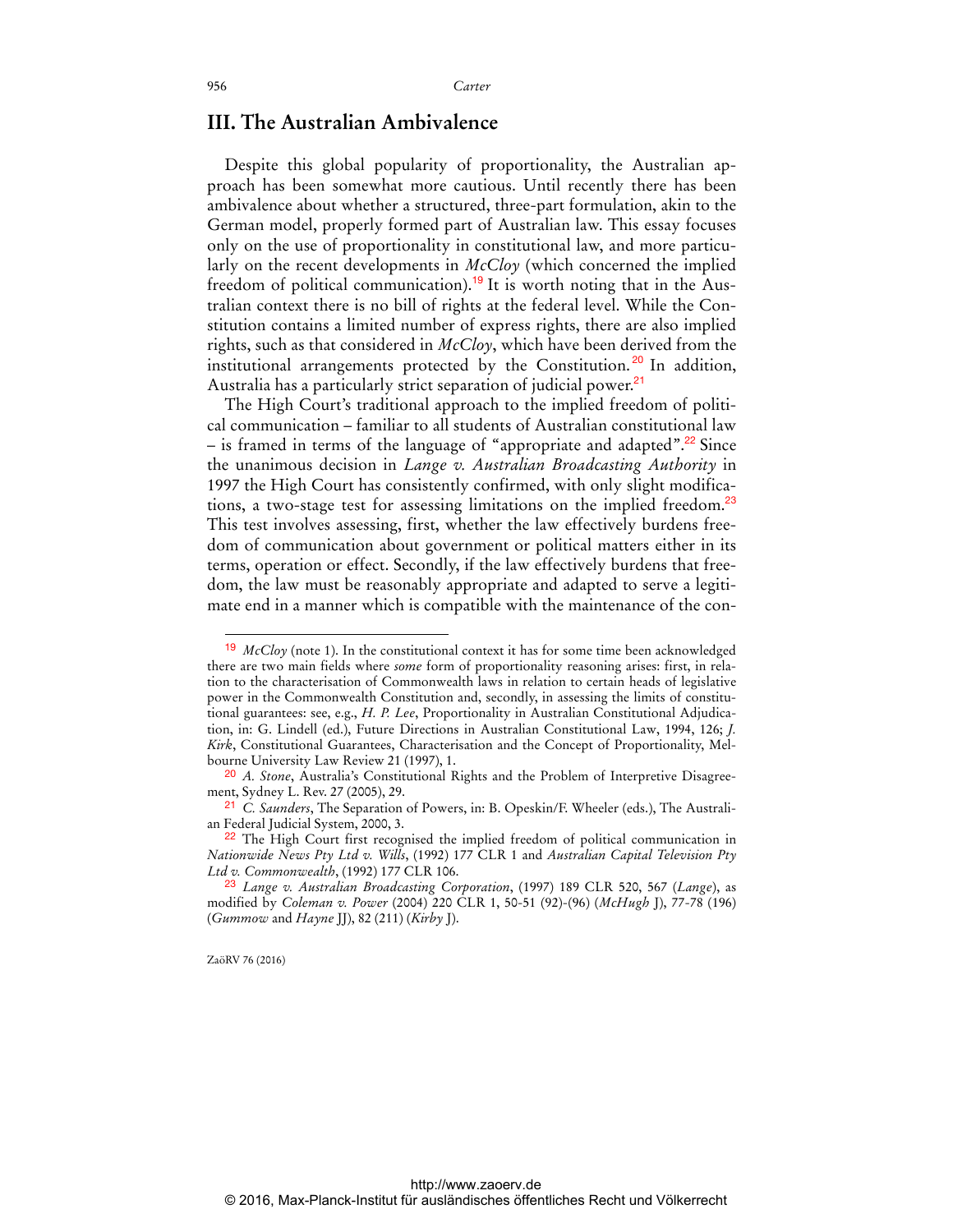stitutionally prescribed system of representative and responsible government.

Although this test does not expressly use the word "proportionality", or the language of "suitability", "necessity" or "balance", in *Lange* itself the Court took the view that its two-staged test was equivalent to, or involved some form of, proportionality reasoning. The Court in *Lange* noted that the test for assessing limitations on the implied freedom had been expressed in various ways in the past, and it observed that there was "little difference" between the formulations of "reasonably appropriate and adapted" and "proportionality".<sup>24</sup> In later decisions a majority of the Court has expressed a clear preference for the language of "reasonably appropriate and adapted", and has continued to maintain that the different expressions are alternative ways to express the same test.<sup>25</sup>

There have, however, been some signs of disagreement within the Court. In *Mulholland v. Australian Electoral Commission*<sup>26</sup> and *Levy v. Victoria*, 27 for instance, *Kirby* J was critical of the traditional "appropriate and adapted" language. He argued it was "inappropriate and ill-adapted to perform the constitutional function repeatedly assigned to it by members of this Court<sup>"28</sup> and suggested that the "actual process of constitutional reasoning" was more usefully described by the language of proportionality.<sup>29</sup> More recently, similar criticisms were made by *Crennan*, *Kiefel* and *Bell* JJ in *Monis v. The Queen*, and their Honours questioned the continued use of the "more cumbersome and inexact phrase" of "appropriate and adapted".<sup>30</sup>

There has also been some disagreement in terms of the substance of the *Lange* test and the types of inquiries it involves.<sup>31</sup> In Tajjour v. New South *Wales*, for instance, *Crennan*, *Kiefel* and *Bell* JJ integrated the language of "suitability" and "necessity" into the traditional *Lange* questions.<sup>32</sup> While they did not adopt a test of "strict proportionality", there were signs that

 $\overline{a}$ 

<sup>24</sup> *Lange* (note 23), 567 fn. 272 (the Court).

<sup>25</sup> For instance, *Gleeson* CJ noted that "whichever expression is used, what is important is the substance of the idea it is intended to convey": *Mulholland v. Australian Electoral Commission*, (2004) 220 CLR 181, 197 (32) (*Mulholland*). See also *McCloy* (note 1), 885 (139) (*Gageler* J), 913 (309) (*Gordon* J).

<sup>26</sup> *Mulholland* (note 25).

<sup>27</sup> *Levy v. Victoria*, (1997) 189 CLR 579, 645-646 (*Kirby* J).

<sup>28</sup> *Mulholland* (note 25), 266 (247).

<sup>29</sup> *Mulholland* (note 25), 267 (250).

<sup>30</sup> *Monis v. The Queen*, (2013) 249 CLR 92, 195 (283).

<sup>31</sup> For more detail, see *A. Carter*, Political Donations, Political Communication and the Place of Proportionality Analysis, PLR 26 (2015), 245, 251.

<sup>32</sup> *Tajjour v. New South Wales*, (2014) 254 CLR 508, 570-571, (110)-(113) (*Tajjour*).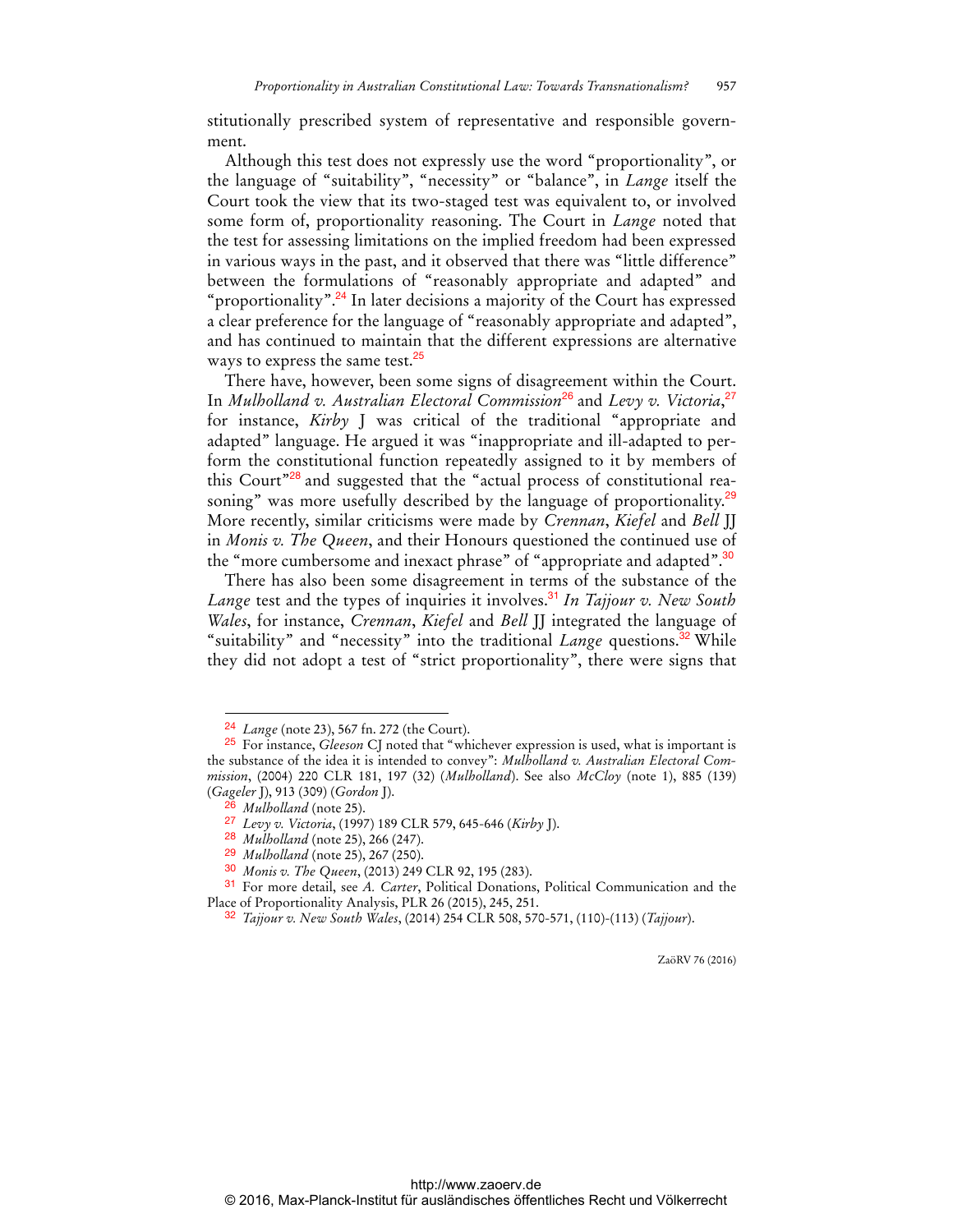this question could arise in subsequent cases.<sup>33</sup> Justice *Gageler*, in contrast, adhered to the view that proportionality is an alternative way of describing whether a law is "reasonably appropriate and adapted", and observed that the Court had not yet adopted a "generic proportionality analysis".<sup>34</sup>

## **IV.** *McCloy* **and the Development of a Structured Proportionality Test**

Against this lingering uncertainty – and despite the fact that no parties or interveners made submissions that the longstanding *Lange* test required changing<sup>35</sup> – four members of the Court in  $McCloy$  took the opportunity to clarify the place of proportionality analysis. The case itself concerned a challenge to various provisions of the *Election Funding, Expenditure and Disclosures Act 1981* (NSW), which imposed certain restrictions on political donations. A majority of the Court held that these provisions did not impermissibly burden the implied freedom of political communication.<sup>36</sup>

The joint judgement of *French* CJ, *Kiefel*, *Bell* and *Keane* JJ, ostensibly confirming the *Lange* test, considered that the phrase "appropriate and adapted" was not to be understood as a "complete statement of what is involved".<sup>37</sup> Instead, according to the joint judgement, the test required three questions to be considered: (i) "Does the law effectively burden the freedom in its terms, operation or effect?"; $38$  (ii) If the answer to the first question is "yes", "are the purpose of the law and the means adopted to achieve that purpose legitimate, in the sense that they are compatible with the constitutionally prescribed system of representative government?";<sup>39</sup> (iii) If the an-

ZaöRV 76 (2016)

<sup>33</sup> *Tajjour* (note 32), 575 (133).

<sup>34</sup> *Tajjour* (note 32), 580 (150). Note also that in *Unions NSW v. NSW Keane* J was critical of the "indefinite and highly abstract language of *Lange*" and proposed a simplified test: *Unions NSW v. New South Wales*, (2013) 252 CLR 530, 576 (129).

<sup>35</sup> *McCloy* (note 1), 912-913 (308) (*Gordon* J).

<sup>36</sup> Note that a majority of the Court upheld all of the changed provisions (*French* CJ, *Kiefel*, *Bell* and *Keane* JJ delivered a joint judgement, and *Gageler* J and *Gordon* J delivered separate reasons). Justice *Nettle* dissented only in relation to the prohibited donor provisions: *McCloy* (note 1), 907 (266).

<sup>37</sup> *McCloy* (note 1), 874 (71).

<sup>38</sup> *McCloy* (note 1), 862 (2). This question remains in the same terms as the first *Lange* question.

<sup>39</sup> *McCloy* (note 1), 862 (2). This question was described as involving "compatibility testing".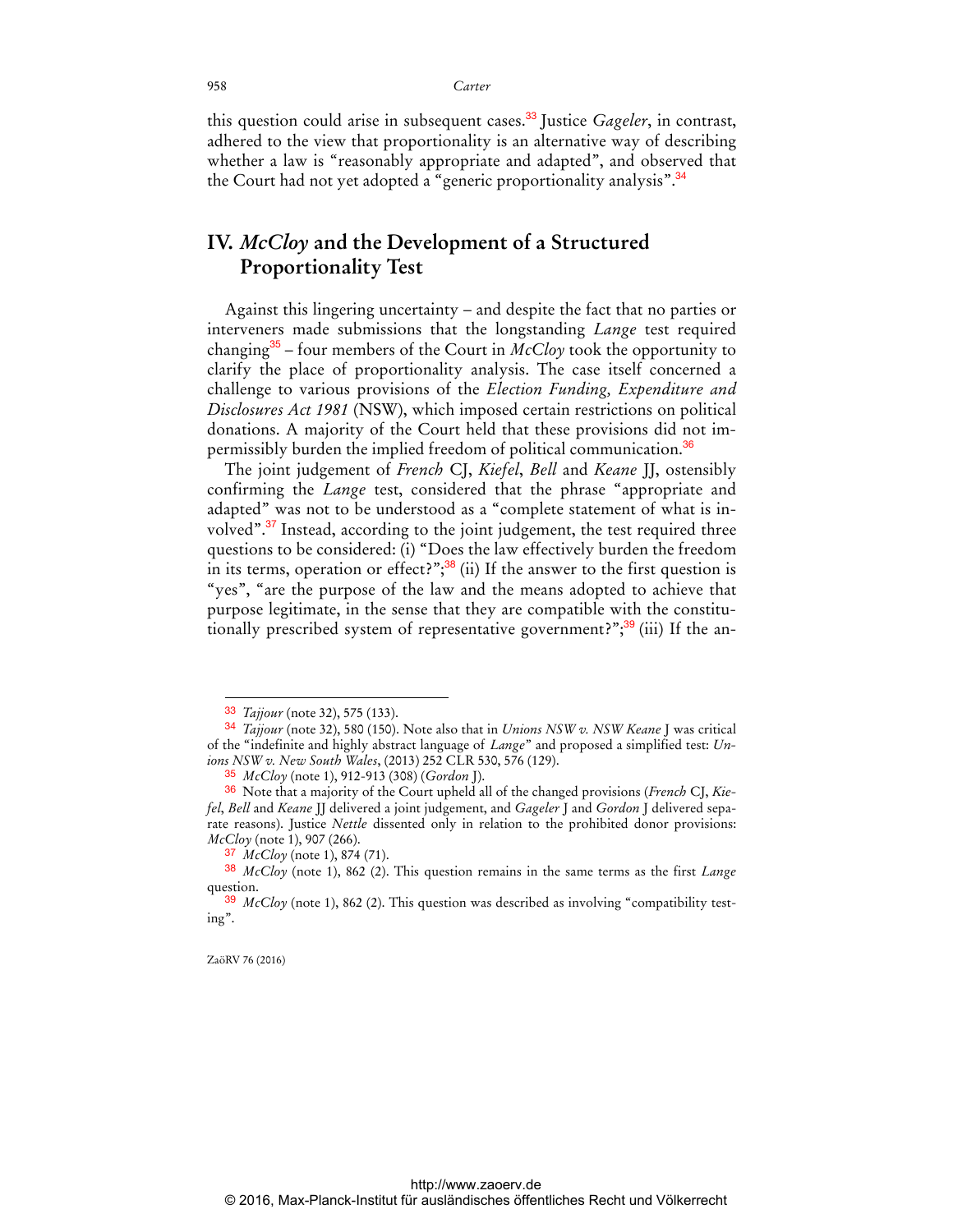swer to the second question is "yes", "is the law reasonably appropriate and adapted to advance that legitimate object?"40

This final question was described as "proportionality testing", and was broken down into three further stages. First, there is the question of suitability or "appropriateness or fit", which asks whether there is a rational connection between the legislative provision the legitimate purpose which it pursues.<sup>41</sup> According to the joint judgement, this "does not involve a value judgement about whether the legislature could have approached the matter in a different way".<sup>42</sup> The second question is that of necessity, which involves an inquiry into whether there are any obvious or compelling alternatives available that are less-restrictive of the freedom.<sup>43</sup> The final question is whether the law is "adequate in its balance", $44$  which was described as:

"a criterion requiring a value judgment, consistently with the limits of the judicial function, describing the balance between the importance of the purpose served by the restrictive measure and the extent of the restriction it imposes on the freedom."<sup>45</sup>

Despite acknowledging the role of value judgements in this way, the joint judgement was keen to emphasise that this "does not entitle the courts to substitute their own assessment for that of the legislative decision-maker". $46$ In its application of this third stage, the joint judgement held, without much elaboration, that the restriction on the freedom was "more than balanced by the benefits sought to be achieved".<sup>47</sup>

The joint judgement's revised approach to proportionality was not accepted by the other three members of the Court, who saw no need to depart from the traditional *Lange* approach. The immediate upshot of *McCloy* is that, for the first time, there is a clear majority of the Court favouring a structured, three-part test of proportionality. Under this new approach proportionality represents an explicit and sequential test, rather than merely an alternative expression.

 $\overline{a}$ 

42 *McCloy* (note 1), 875-876 (80).

<sup>40</sup> *McCloy* (note 1), 862 (2).

<sup>41</sup> *McCloy* (note 1), 875-876 (80).

<sup>43</sup> *McCloy* (note 1), 876 (81).

<sup>44</sup> *McCloy* (note 1), 875 (79).

<sup>45</sup> *McCloy* (note 1), 863 (2).

<sup>46</sup> *McCloy* (note 1), 877 (89).

<sup>47</sup> *McCloy* (note 1), 878 (93).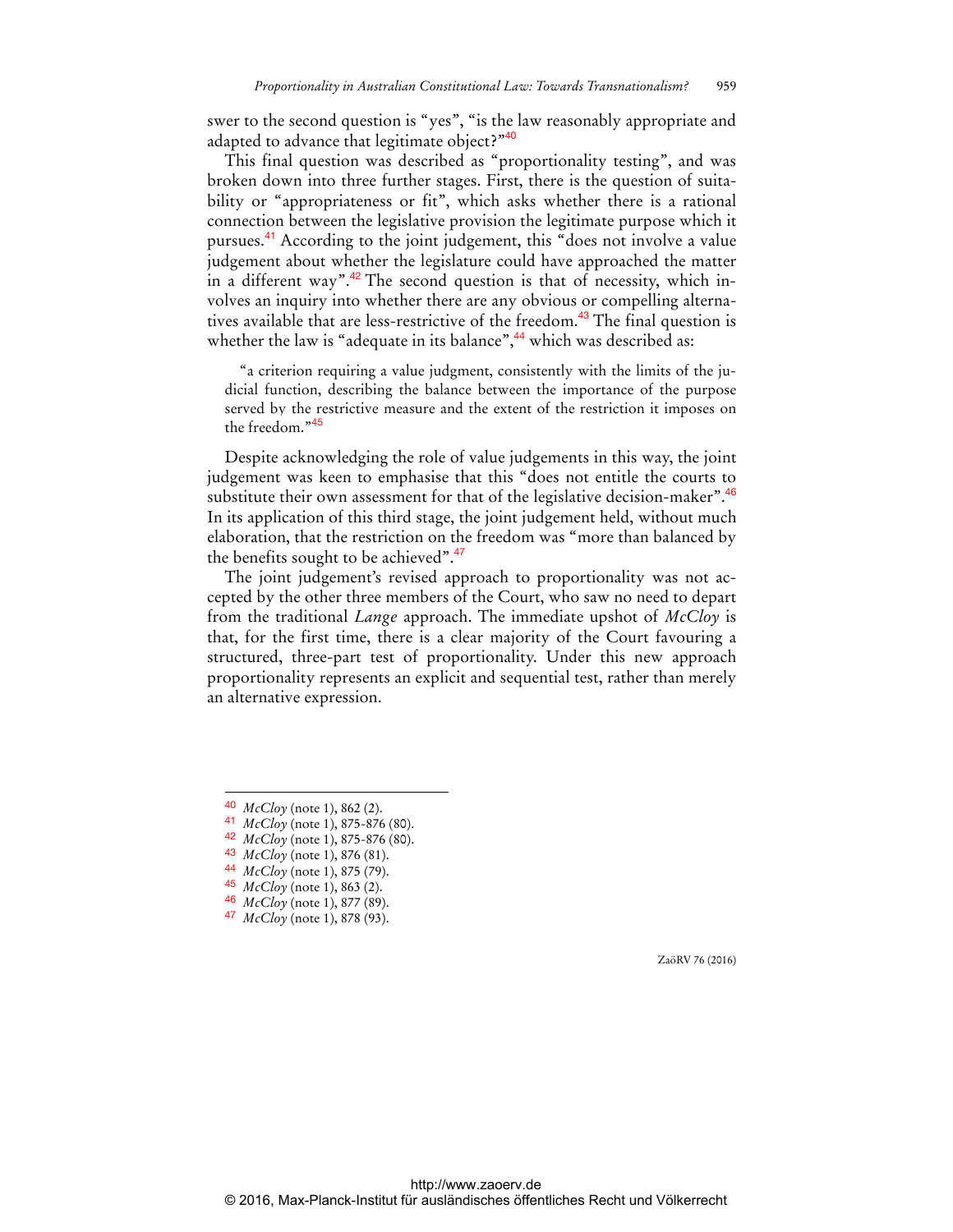### **V. Towards Transnationalism?**

Does this revised approach to proportionality in Australia signal the adoption of a global methodological approach? In considering the degree to which *McCloy* can be seen to represent a growing transnational convergence, a couple of distinct strands need to be disentangled. First, it is necessary to consider the extent to which the revised *McCloy* approach in fact conforms to the traditional German approach to proportionality. Secondly, there is the issue of whether the Court was influenced – either overtly or implicitly – by transnational developments. Each of these aspects is considered in turn before some observations are made about the implications of this trend.

#### **1. An Analytically Similar Structure?**

At first glance it is apparent that there are some key similarities between the revised Australian approach and the traditional German model. Both follow a similar three-pronged structure that is framed in terms of "suitability, "necessity" and (some form of) "balancing". Although some scholars had previously suggested that the "reasonably appropriate and adapted" test was "conceptually equivalent" to a test of proportionality,<sup>48</sup> this has now been made explicit. The revised approach also represents a change in that it clearly requires the consideration of three distinct stages, to be applied sequentially. In addition, with the emergence of the "adequate in its balance" sub-test, we see a more open reliance on the notion of balancing and value judgements. Both in terms of language and substance, therefore, the revised approach reflects more closely the "formal argumentation structure" of the German model.<sup>49</sup>

There are, however, some signs of divergence, and the joint judgement emphasised that its approach did not involve "acceptance of the application of proportionality analysis by other courts as methodologically correct".<sup>50</sup> One potential difference lies in the third stage. The High Court has de-

<sup>48</sup> *A. Stone*, Constitutional Orthodoxy in the United Kingdom and Australia: The Deepening Divide, Melbourne University Law Review 38 (2014), 836, 842 (fn. 26). See also *A. Stone*, The Limits of Constitutional Text and Structure: Standards of Review and the Freedom of Political Communication, Melbourne University Law Review 23 (1999), 668; *A. Stone*, The Limits of Constitutional Text and Structure Revisited, UNSWLJ 29 (2006), 842; *J. Kirk* (note 19).

<sup>49</sup> *N. Petersen* (note 18), 52.

<sup>50</sup> *McCloy* (note 1), 863 (4).

ZaöRV 76 (2016)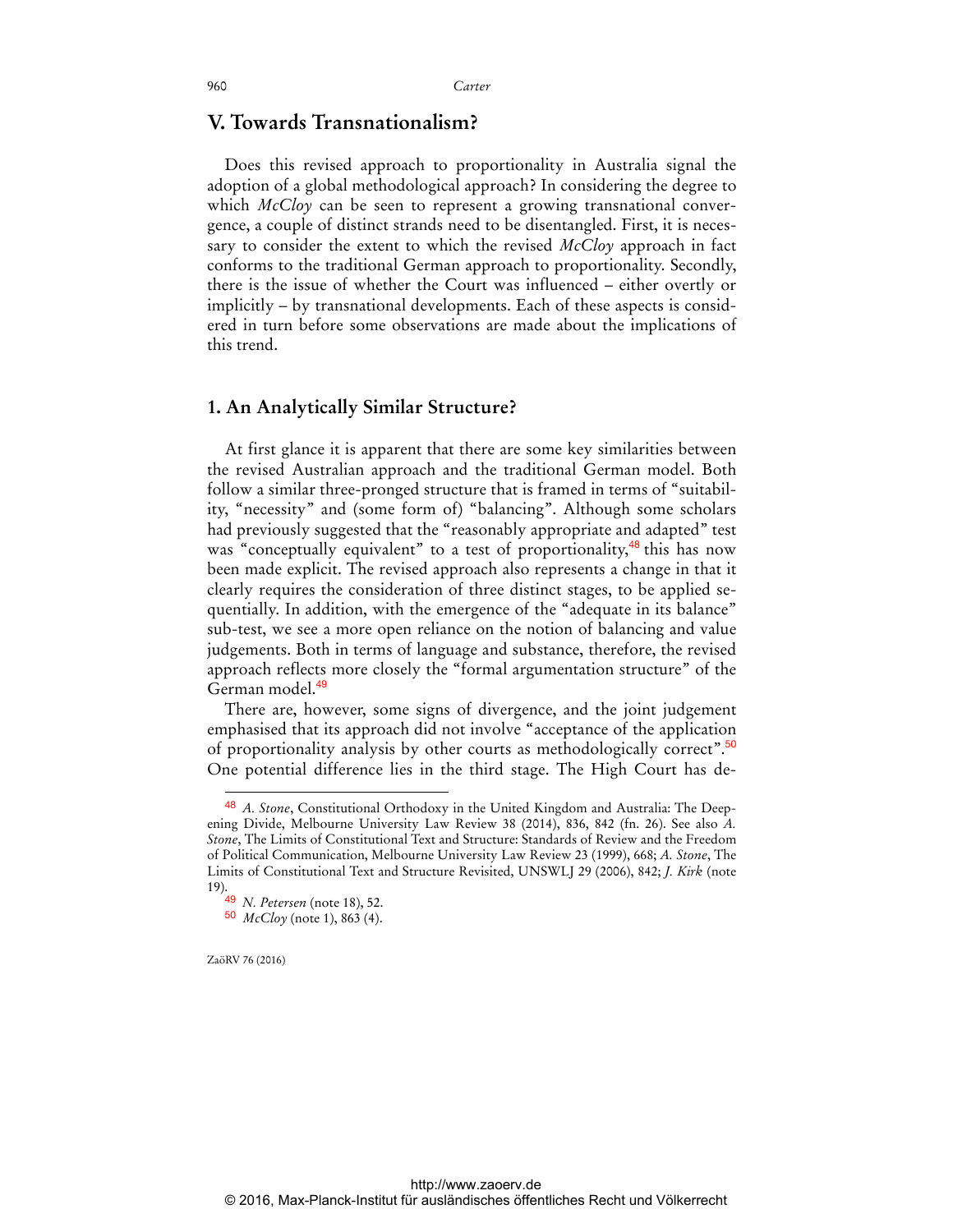scribed this as "*adequate* in its balance", again preferring not to follow precisely the formula used elsewhere. <sup>51</sup> In particular, the joint judgement sought to differentiate its approach from what it termed the "basic" rule of balancing that is applied in other jurisdictions. The approach in Australia, it stressed,

"… must proceed upon an acceptance of the importance of the freedom and the reason for its existence. This stands in contrast to the basic rule of balancing as applied to human rights, which has been subject to criticism for failing to explain the reasons underlying the creation of the right in order to put the reasons for its protection, or which justify its limitation, in perspective."<sup>52</sup>

Despite this recognition of the different constitutional contexts, it is not yet clear how this difference will play out in practice. In *McCloy* itself, although the joint judgement spent some time espousing benefits of the new approach, when it came to applying the relevant test it noted that "this aspect of proportionality does not assume particular significance".<sup>53</sup> Even though the Court has acknowledged the role of value judgements in applying the revised test, it may be that in practice there is some reluctance to embrace an explicitly value-laden approach. For a start, the Australian Constitution, unlike many others, does not contain an express statement of values.<sup>54</sup> In addition, an open recognition of values presents challenges for the "legalism" that has dominated the Court's approach to constitutional interpretation.<sup>55</sup>

Another potential difference may emerge in terms of levels of scrutiny. In Germany the Constitutional Court has developed three distinct levels of scrutiny when applying proportionality reasoning. These are the "control of evidence" standard (the lowest level of scrutiny), the "control of reasonableness" standard (intermediate level), and the "strict control" standard (highest level of scrutiny). The appropriate level of scrutiny is determined by reference to the type of right in question.<sup>56</sup> In Australia the question of

 $\overline{a}$ 

56 For an explanation of the three levels of scrutiny, see *C. Koch*, The Sky Is Falling If Judges Decide Religious Controversies! — Or Is It? The German Experience of Religious

<sup>51</sup> *McCloy* (note 1), 863 (2). See also *M. Wesson*, Crafting a Concept of Deference for the Implied Freedom of Political Communication, PLR 27 (2016), 101, 105 et seq.

<sup>52</sup> *McCloy* (note 1), 877 (88).

<sup>53</sup> *McCloy* (note 1), 877 (88).

<sup>54</sup> *C. Saunders/M. Donaldson*, Values in Australian Constitutionalism, in: D. Davis/A. Richter/C. Saunders (eds.), An Inquiry into the Existence of Global Values: Through the Lens of Comparative Constitutional Law, 2015, 15.

<sup>55</sup> *C. Saunders/A. Stone*, Reference to Foreign Precedents by the Australian High Court: A Matter of Method, in: T. Groppi/M.-C. Ponthoreau (eds.), The Use of Foreign Precedents by Constitutional Judges, 2013, 13, 21.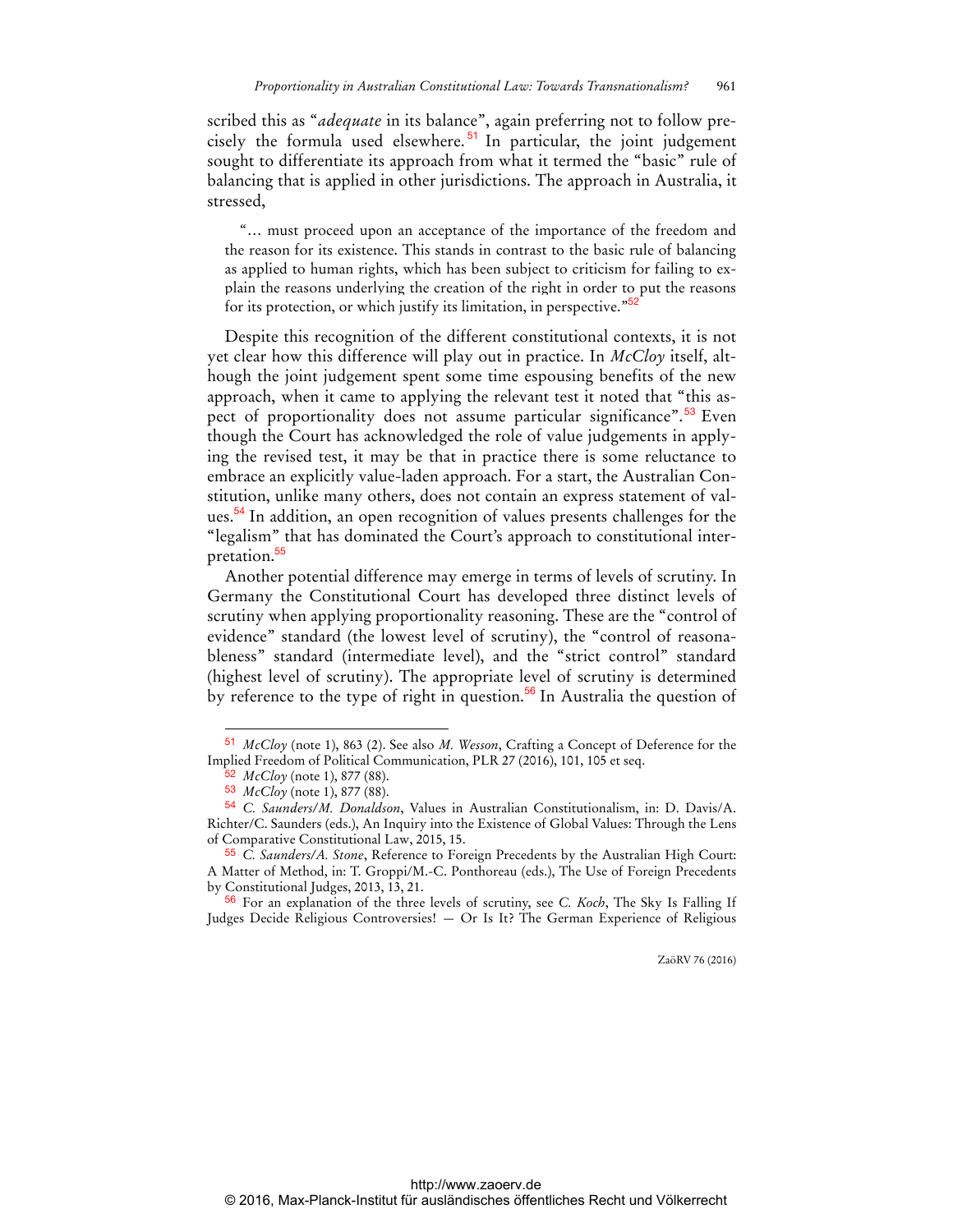scrutiny – that is, the intensity of review – appears to be unsettled. There are signs in *McCloy* and the cases that preceded it that this is likely to be a source of division amongst the Court. In *McCloy*, for instance, *Gageler* J rejected a "template of standardised proportionality analysis"<sup>57</sup> and instead held that in this case the standard of scrutiny was that of "compelling justification".<sup>58</sup> The joint judgement did not resolve the question of scrutiny in *McCloy,* but in the earlier case of *Tajjour Crennan*, *Kiefel* and *Bell* JJ were of the view that the test in *Lange* "does not involve differing levels of scrutiny".<sup>59</sup> It remains to be seen whether over time we will see the development of different categories of scrutiny, similar to the German approach, or whether a flexible approach will be adopted.<sup>60</sup>

#### **2. Transnational Influences?**

A second aspect of transnationalism is the extent to which we can discern comparative influences in the Court's adoption of a sequential proportionality test. Although proportionality is often held up as a model of constitutional "migration", as *Margit Cohn* has pointed out, such borrowing is not always explicit or celebrated:

"… the transplant of a formula may be more discrete. … Migration is not always openly celebrated; doctrines and formulae may be imported without open declaration. Alternatively, even when foreign sources are cited to support a new doctrine or formula, it may be in fact transformed without such transformation being acknowledged."<sup>61</sup>

While the genealogy of proportionality in Australia deserves closer attention, it seems clear that the Court has been influenced by the widespread

ZaöRV 76 (2016)

Freedom Under a Bill of Rights, in: P. Babie/N. Rochow (eds.), Freedom of Religion under Bills of Rights, 2013, 194; *E. Benda*, The Position and Function of the *Bundesverfassungsgericht* (Federal Constitutional Court) in a Reunited Germany, in: E. McWhinney/J. Zaslove/W. Wolf (eds.), Federalism-in-the-Making: Contemporary Canadian and German Constitutionalism, National and Transnational, 1992, 29, 30 et seq.

<sup>57</sup> *McCloy* (note 1), 878 (98).

<sup>58</sup> *McCloy* (note 1), 888 (153).

<sup>59</sup> *Tajjour* (note 32), 575 (132) (*Crennan*, *Kiefel* and *Bell* JJ), see 580-581 (151) (*Gageler* J).

<sup>60</sup> In Canada, for instance, the Supreme Court has insisted that s 1 provides a single standard of review: *Thomson Newspapers Co v. Canada (Attorney General)*, (1998) 1 SCR 877 (90) (*Bastarache* J); *R. J. Sharpe/K. Roach*, The Charter of Rights and Freedoms, 5<sup>th</sup> ed. 2013, 79.

<sup>61</sup> *M. Cohn* (note 14), 189, 197. Note that *Cohn* has traced the genealogy of proportionality in various jurisdictions, pointing out that the actual source of inspiration is not always acknowledged.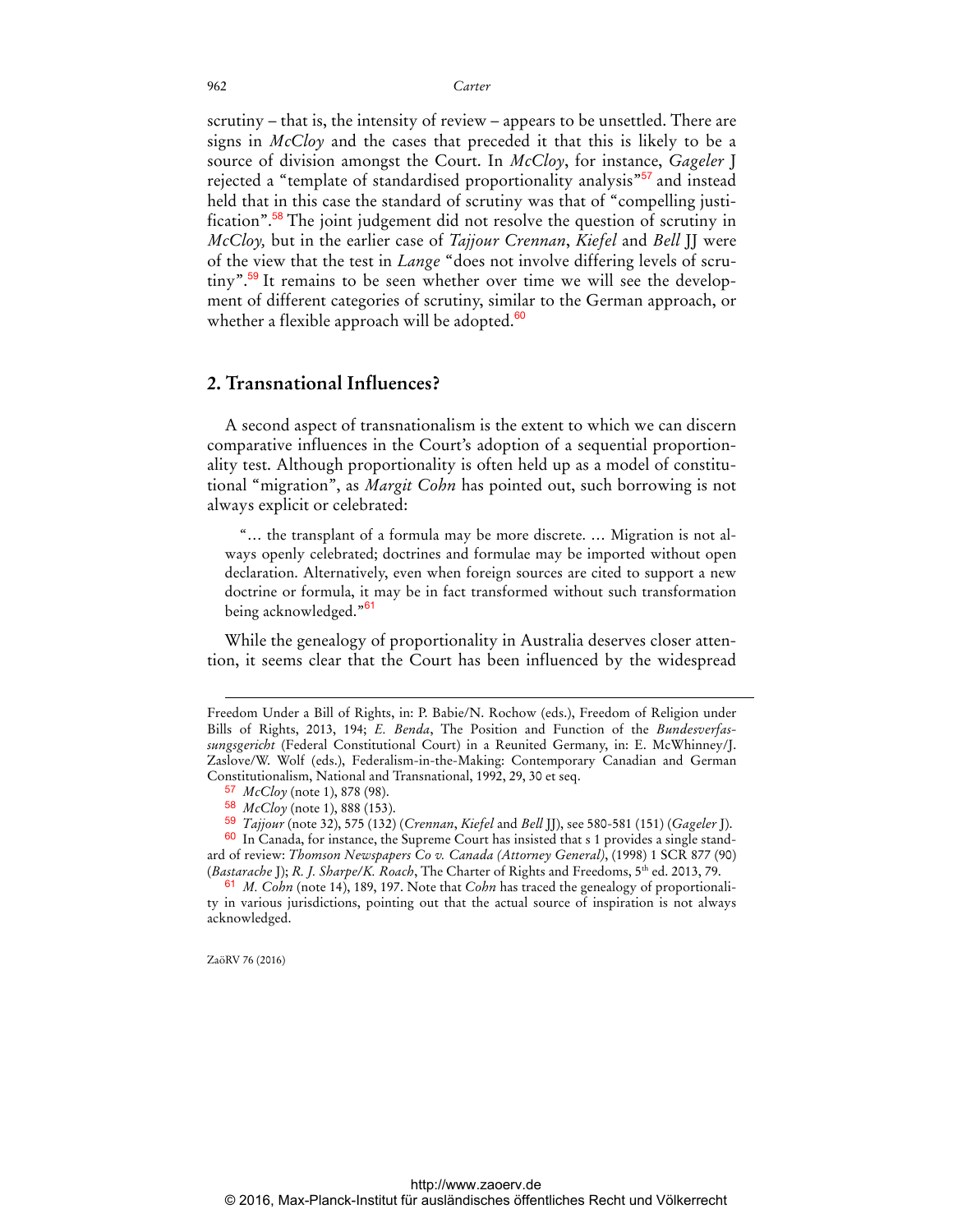use of proportionality abroad. The first use of proportionality in Australian constitutional law is often attributed to *Deane* J in the *Tasmanian Dams*  Case,<sup>62</sup> and is thought to derive from the jurisprudence of the European Court of Human Rights and the European Court of Justice.<sup>63</sup> In *McCloy* itself the joint judgement clearly recognised the foreign pedigree of proportionality analysis, but at the same time sought to emphasise that its own approach would not necessarily conform to that taken elsewhere. In particular, the joint judgement drew attention to the Court's development, "over many years", of a "class of criteria …. to determine whether legislative or administrative acts are within the constitutional or legislative grant of power under which they purport to be done". $64$  The joint judgement acknowledged that "[a]nalogous criteria" were used in other jurisdictions, particularly in Europe, but it preferred to draw upon common law authorities.<sup>65</sup> The joint judgement stressed that its approach would be tailored to the Australian constitutional setting, and it expressly disavowed the applicability of the "margin of appreciation" in the Australian context.<sup>66</sup>

#### **VI. Conclusion: Implications of Convergence?**

So far this essay has sought to tease out the ways in which the revised approach to proportionality in *McCloy* might be seen to represent a growing transnational convergence, suggesting that by adopting a sequential, threestaged test the Court's approach has shifted closer to the traditional German model, and that this development reflects the widespread use of proportionality abroad. The final section addresses some of the implications of this trend towards transnationalism. It is suggested that these implications can be loosely grouped into two broad categories. First, there are substantive implications of a move towards a global or generic model of proportionality. Secondly, and relatedly, there are repercussions in terms of constitutional

 $\overline{a}$ 

<sup>62</sup> *Commonwealth v. Tasmania*, (1983) 158 CLR 1, 259 et seq.

<sup>63</sup> See *J. Kirk* (note 19), 2.

<sup>64</sup> *McCloy* (note 1), 863 (3).

<sup>&</sup>lt;sup>65</sup> Note, however, that the joint judgement distinguished the implied freedom from the First Amendment in the United States. The joint judgement also makes reference to the wealth of literature that has emerged on proportionality, but relies predominantly on the work of Professor *Aharon Barak* (*A. Barak*, Proportionality: Constitutional Rights and Their Limitations, 2012. Note that *Barak's* book is also referred to by *Gageler* J: *McCloy* (note 1), 887 (146).

<sup>66</sup> *McCloy* (note 1), 877 (92).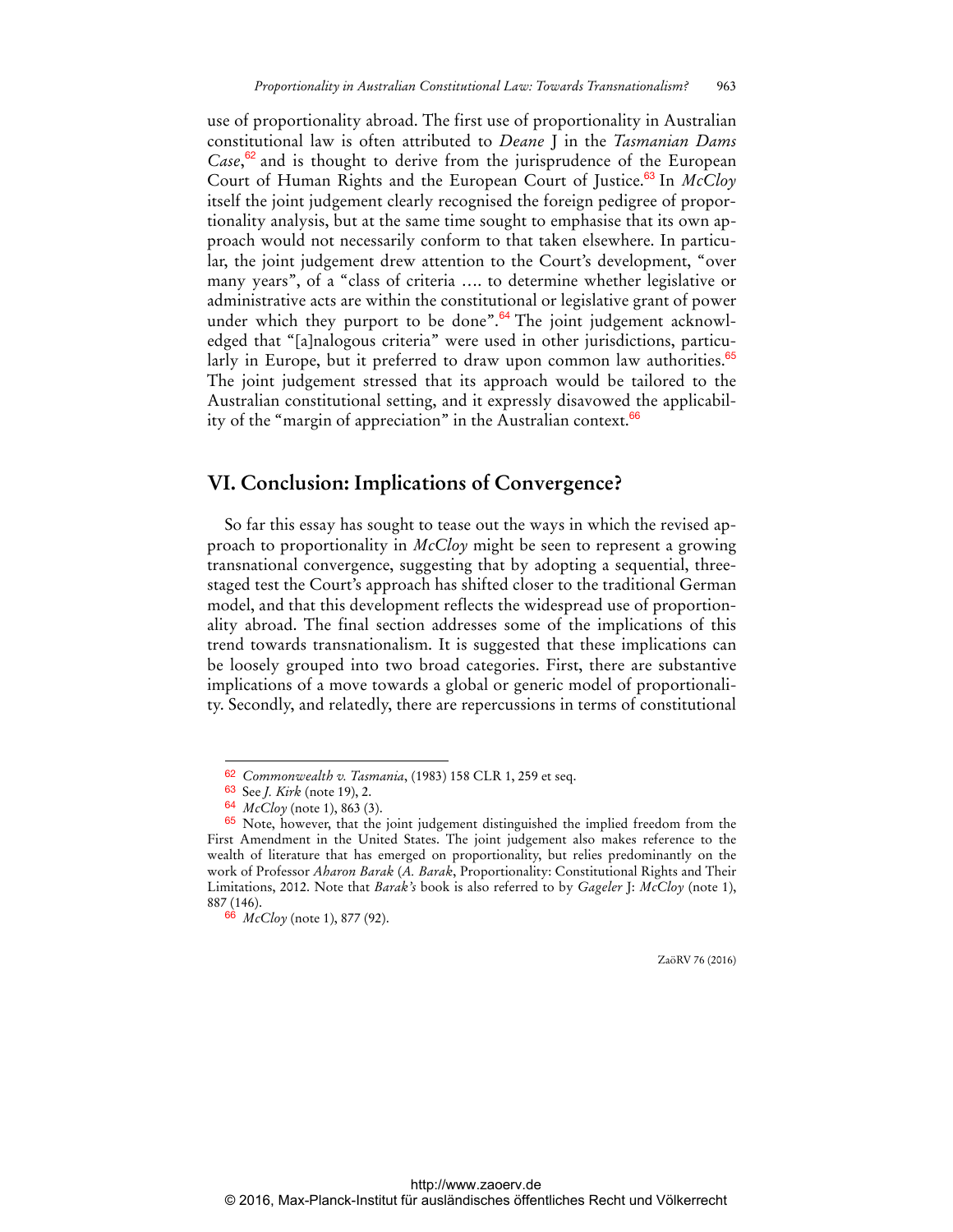method. Both of these warrant more detailed consideration, but the hope here is to identify some potential avenues of further inquiry.

#### **1. A Global Formula?**

To the extent that proportionality is, or is becoming, a generic analytical tool, how does this align with the Australian constitutional setting? This encompasses both questions of legitimacy and also of detail. First, there is the issue of whether such a test is appropriate or justified in the Australian context. In many of the other jurisdictions where proportionality has taken root, its introduction has been precipitated by a change in constitutional circumstances. In Canada, for instance, the introduction of the *Charter of Rights and Freedoms* mandated that the newly-protected rights could be limited if "demonstrably justified".<sup>67</sup> In Australia, where the Constitution provides for few express rights, $68$  such textual cues are lacking. The division in *McCloy* reveals differing views about the significance of such differences in constitutional context. The joint judgement, although acknowledging the distinctive nature of the implied freedom, considered that proportionality reasoning could still legitimately and usefully be employed in this context. In contrast, *Gageler* J considered it "imperative that the entirety of the *Lange* analysis is undertaken in a manner which cleaves to the reasons for the implication of the constitutional freedom".<sup>69</sup> For *Gageler* J this involved calibrating the standard of justification to the degree of risk to the system of representative and responsible government.<sup>70</sup> This difference of view raises broader questions about the legitimacy and extent of constitutional borrowing, $\frac{71}{1}$  but it also suggests there is more work to be done in terms of situating the new approach in its constitutional setting. Although the joint judgement attempts to do this, it has – so far at least – failed to convince the rest of the Court.

ZaöRV 76 (2016)

<sup>67</sup> Similarly, in the UK the advent of the *Human Rights Act 1998* (UK) represented a major change: *M. Cohn* (note 14), 189, 199.

<sup>&</sup>lt;sup>68</sup> Australia's "exceptionalism" in relation to explicit rights-protection has been wellnoted: see, e.g., *B. Galligan/F. L. Morton*, Australian Exceptionalism: Rights Protection Without a Bill of Rights, in: T. Campbell/J. Goldsworthy/A. Stone (eds.), Protecting Rights Without a Bill of Rights: Institutional Performance and Reform in Australia, 2006, 17.

<sup>69</sup> *McCloy* (note 1), 887 (150).

<sup>70</sup> *McCloy* (note 1), 887 (150).

<sup>71</sup> In this regard, see *J. Goldsworthy*, Questioning the Migration of Constitutional Ideas: Rights, Constitutionalism and the Limits of Convergence, in: S. Choudhry (ed.), The Migration of Constitutional Ideas, 2006, 115; *V. C. Jackson*, Constitutional Law in an Age of Globalization, in: G. Sapir/D. Barak-Erez/A. Barak (note 14), 205, 221 et seq.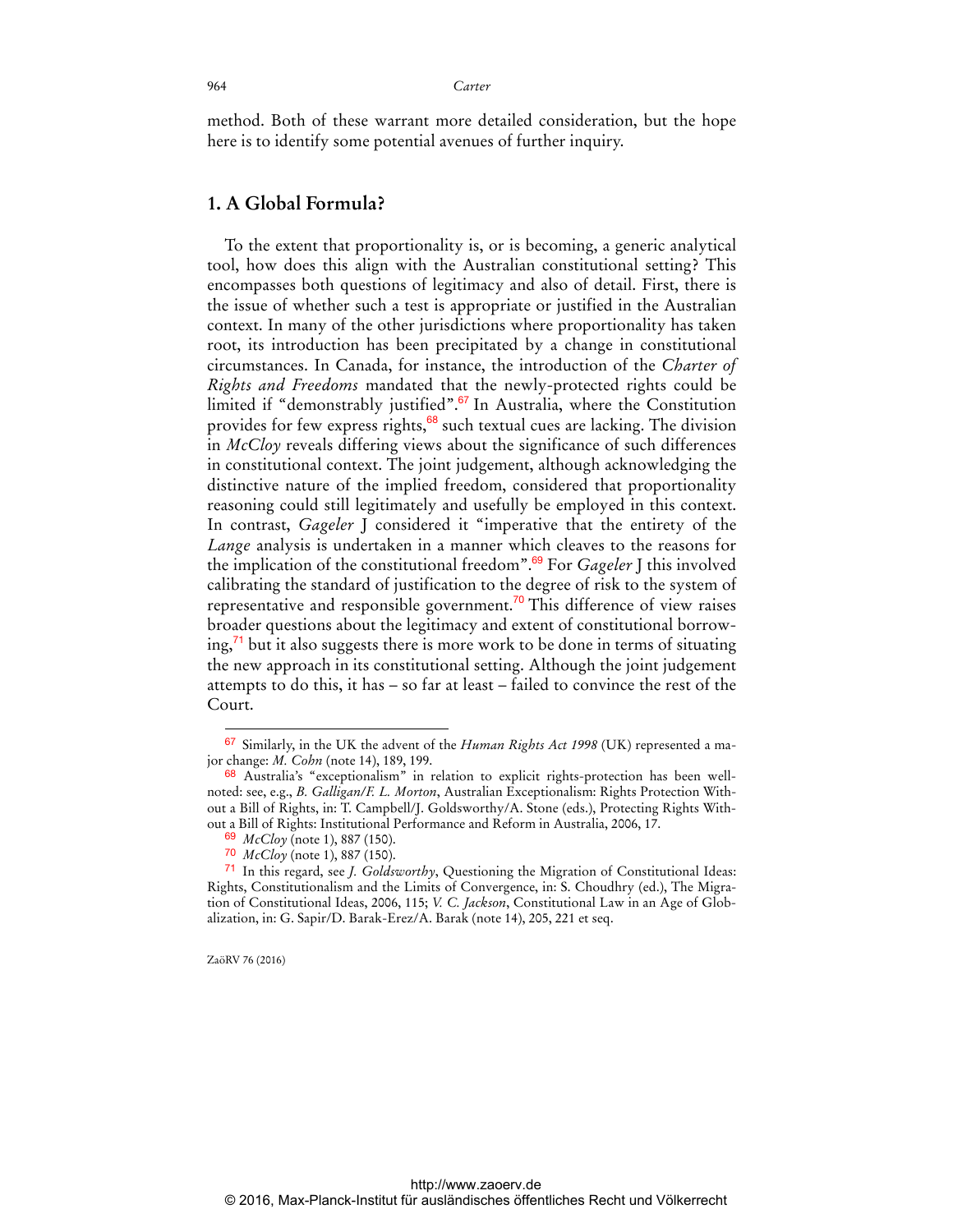This issue of legitimacy is linked to the issue of detail, and there remain questions about exactly how a generic model of proportionality will be translated in the Australian context. It is not yet clear whether the new approach will be extended to other constitutional settings. In addition, as has been discussed above, it is also uncertain how the Australian approach, particularly in relation to balancing, will in practice differ from that adopted elsewhere. Two issues that remain to be clarified are whether the revised approach will incorporate varying levels of scrutiny, and whether it will in fact prompt a more open reliance on, and development of, values.

#### **2. Constitutional Method**

The revised *McCloy* approach may also have important implications in terms of constitutional method. The nature of the judgements that proportionality reasoning compels courts to make challenges the traditional approach of "legalism" that has dominated constitutional interpretation in Australia.72 Even prior to *McCloy* conversations were emerging in the Australian context about the development of a more "explicitly functionalist" approach to constitutional interpretation.<sup>73</sup> There are hints of such an approach in the joint judgement's reasons in *McCloy*, and it may be that the adoption of proportionality pushes the Court further in this direction.

Another consequence of the introduction of a more overt test of proportionality might be an increasingly reliance on comparative constitutional materials. As a concept essentially derived from foreign sources, it is perhaps natural that the Court will look abroad when developing the details of its new test. Indeed, there are already signs that when considering issues such as the level of scrutiny and judicial deference the Court will at least consider the approaches adopted elsewhere. In addition, there is the possibility that foreign jurisprudence may be used as a form of "empirical fact".<sup>74</sup> Judicial assessments of proportionality often raise complex empirical problems for which there is little or no evidence available, and foreign experience may provide a means of filling this evidentiary gap.

 $\overline{a}$ 

<sup>72</sup> *C. Saunders/A. Stone* (note 55), 21.

<sup>73</sup> *R. Dixon*, The Functional Constitution: Re-Reading the 2014 High Court Constitutional Term, F. L. Rev. 43 (2015), 455; *G. Appleby*, Functionalism in Constitutional Interpretation: Factual and Participatory Challenges: Comment on Dixon, F. L. Rev. 28 (2015), 493. Note that *Dixon's* article was originally a paper presented at the 2015 Gilbert and Tobin Constitutional Law Conference in February 2015.

<sup>74</sup> *C. McCrudden*, Common Law of Human Rights?: Transnational Judicial Conversations on Constitutional Rights, Oxford J. Legal Stud. 20 (2000), 499, 525 et seq.